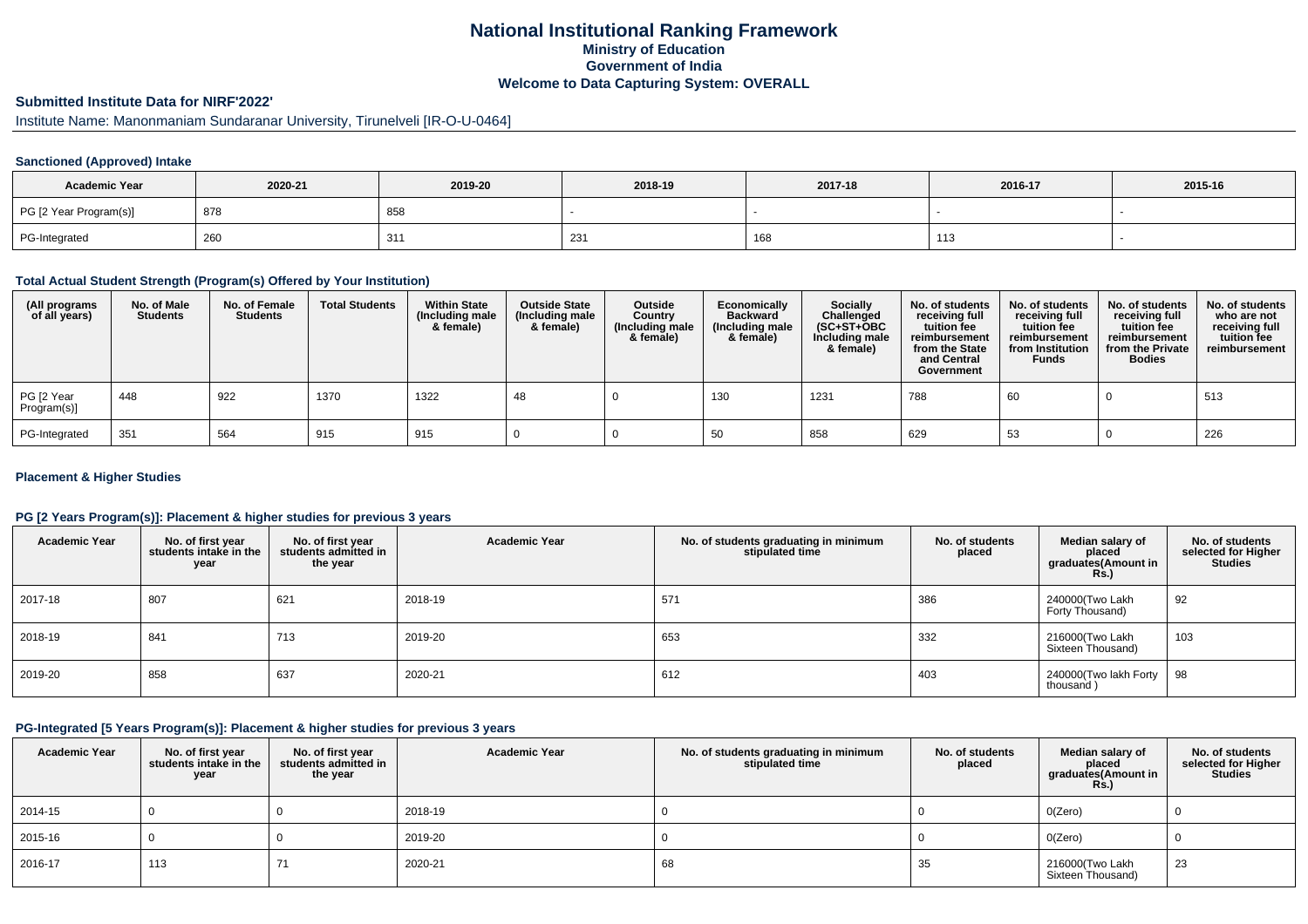#### **Ph.D Student Details**

| Ph.D (Student pursuing doctoral program till 2020-21 Students admitted in the academic year 2020-21 should not be entered here.) |                                                                                                                                  |                       |         |  |  |  |
|----------------------------------------------------------------------------------------------------------------------------------|----------------------------------------------------------------------------------------------------------------------------------|-----------------------|---------|--|--|--|
|                                                                                                                                  |                                                                                                                                  | <b>Total Students</b> |         |  |  |  |
| Full Time                                                                                                                        |                                                                                                                                  | 265                   |         |  |  |  |
| Part Time                                                                                                                        |                                                                                                                                  | 173                   |         |  |  |  |
| No. of Ph.D students graduated (including Integrated Ph.D)                                                                       |                                                                                                                                  |                       |         |  |  |  |
|                                                                                                                                  | 2020-21                                                                                                                          | 2019-20               | 2018-19 |  |  |  |
| Full Time                                                                                                                        | 38                                                                                                                               | 36                    | 37      |  |  |  |
| Part Time                                                                                                                        | 25                                                                                                                               | 23                    | 40      |  |  |  |
|                                                                                                                                  | PG (Student pursuing MD/MS/DNB program till 2020-21 Students admitted in the academic year 2021 - 22 should not be entered here) |                       |         |  |  |  |
|                                                                                                                                  | 0                                                                                                                                |                       |         |  |  |  |
| No. of students Graduating in PG (MD/MS/DNB) program                                                                             |                                                                                                                                  |                       |         |  |  |  |
| 2020-21                                                                                                                          | 2019-20                                                                                                                          | 2018-19               |         |  |  |  |
|                                                                                                                                  | O                                                                                                                                |                       |         |  |  |  |
|                                                                                                                                  |                                                                                                                                  |                       |         |  |  |  |

## **Online Education**

| 1. Does all programs/courses were completed on time.                                            |                                                                                       | Yes                                                                                                                                                                                                                                             |                                                |  |
|-------------------------------------------------------------------------------------------------|---------------------------------------------------------------------------------------|-------------------------------------------------------------------------------------------------------------------------------------------------------------------------------------------------------------------------------------------------|------------------------------------------------|--|
| 2. Measures taken to complete the syllabus of courses and programs.                             |                                                                                       | Both the SWAYAM and e-PGPathshala courses are offered online via the online platforms namely https://swayam.gov.in and<br>https://epgp.inflibnet.ac.in . Mentors are arranged for each course in order to monitor the progress of the students. |                                                |  |
| 3. The period of delay in completion of syllabus (in months).                                   |                                                                                       |                                                                                                                                                                                                                                                 |                                                |  |
| 4. The period of delay in conducting exams (in months).                                         |                                                                                       |                                                                                                                                                                                                                                                 |                                                |  |
| <b>Portal Name</b>                                                                              | No. of students offered online courses which have credit<br>transferred to transcript | Total no, of online courses which have credit transferred<br>to the transcript                                                                                                                                                                  | Total no. of credits transferred to transcript |  |
| Swayam                                                                                          | 1444                                                                                  | 42                                                                                                                                                                                                                                              |                                                |  |
| e-PGPathshala                                                                                   | 1529                                                                                  | 48                                                                                                                                                                                                                                              |                                                |  |
| 5. No. of courses developed and available online on Swayam platform by your institution faculty |                                                                                       |                                                                                                                                                                                                                                                 |                                                |  |

# **Financial Resources: Utilised Amount for the Capital expenditure for previous 3 years**

| <b>Academic Year</b>                                                                                 | 2020-21                                                                 | 2019-20                                                                      | 2018-19                                                                      |  |  |  |  |
|------------------------------------------------------------------------------------------------------|-------------------------------------------------------------------------|------------------------------------------------------------------------------|------------------------------------------------------------------------------|--|--|--|--|
|                                                                                                      | <b>Utilised Amount</b>                                                  | <b>Utilised Amount</b>                                                       | <b>Utilised Amount</b>                                                       |  |  |  |  |
| Annual Capital Expenditure on Academic Activities and Resources (excluding expenditure on buildings) |                                                                         |                                                                              |                                                                              |  |  |  |  |
| Library                                                                                              | 1111965 (Rs Eleven Lakh eleven thousand nine hundred sixty<br>five)     | 2751620 (Rs Twenty seven lakh fifty one thousand six hundred<br>twenty)      | 2064221 (Rs Twenty lakh sixty four thousand two hundred<br>twenty one)       |  |  |  |  |
| New Equipment for Laboratories                                                                       | 20960115 (Rs Two crore Nine Lakh sixty thousand one<br>hundred fifteen) | 5562996 (Rs Fifty five lakh sixty two thousand nine hundred<br>ninety six)   | 7130086 (Rs Seventy one lakh thirty thousand eighty six)                     |  |  |  |  |
| <b>Engineering Workshops</b>                                                                         | 2204239 (Rs Twenty two lakh four thousand two hundred thirty<br>nine)   | 2127159 (Rs Twenty one lakh twenty seven thousand one<br>hundred fifty nine) | 2234565 (Rs Twenty two lakh thirty four thousand five hundred<br>sixty five) |  |  |  |  |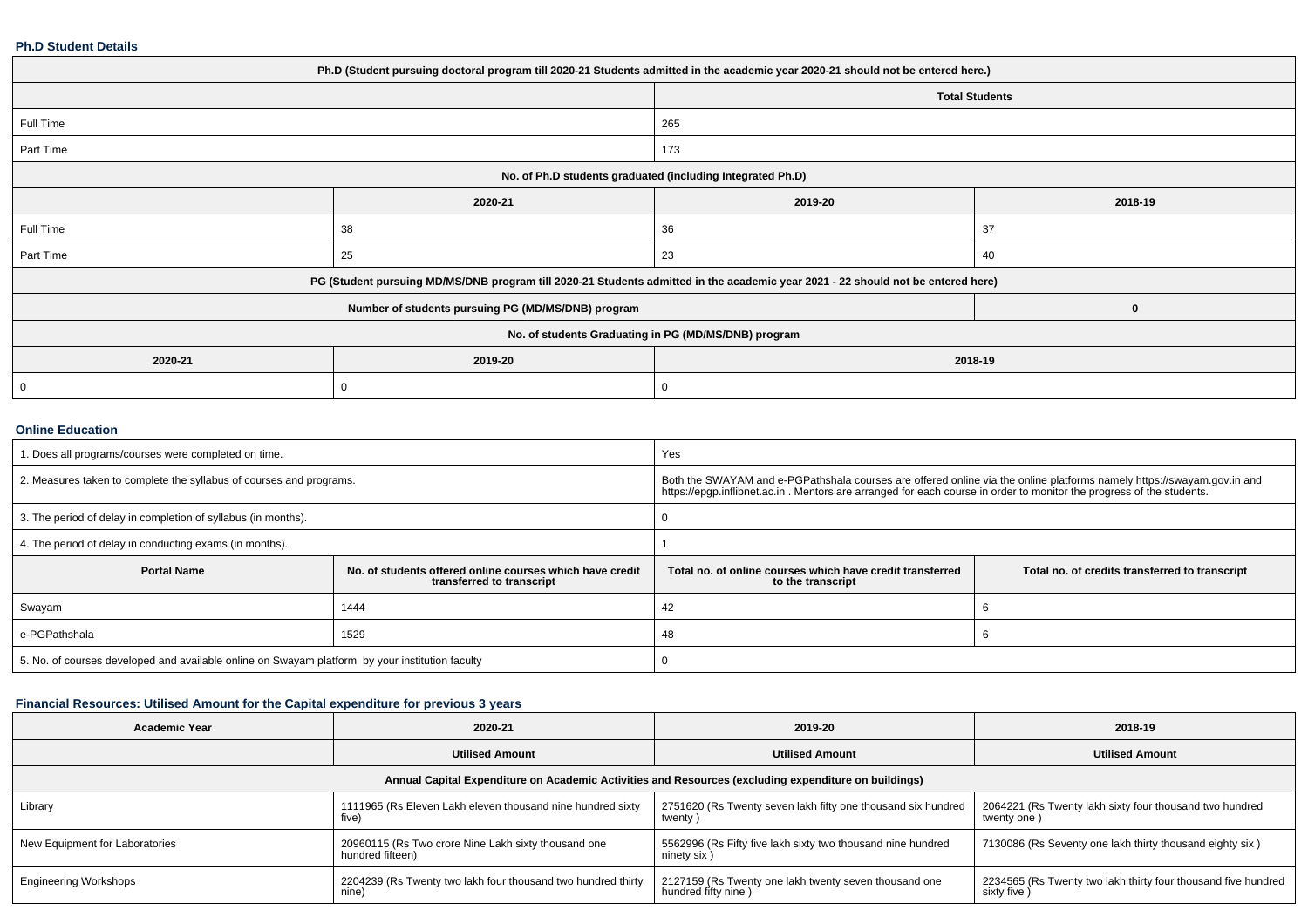| Other expenditure on creation of Capital Assets<br><i>(excluding</i> )<br>expenditure on Land and Building. | 10223713 (Rs One crore two lakh twenty three thousand<br>seven hundred thirteen | 25455318 (Rs Two crore fifty four lakh fifty five thousand three<br>eighteen | 1 51899634 (Rs Five crore eighteen lakh ninety nine thousand<br>six hundred thirty four |
|-------------------------------------------------------------------------------------------------------------|---------------------------------------------------------------------------------|------------------------------------------------------------------------------|-----------------------------------------------------------------------------------------|
|-------------------------------------------------------------------------------------------------------------|---------------------------------------------------------------------------------|------------------------------------------------------------------------------|-----------------------------------------------------------------------------------------|

## **Financial Resources: Utilised Amount for the Operational expenditure for previous 3 years**

| <b>Academic Year</b>                                                                                                                                                                            | 2020-21                                                                                             | 2019-20                                                                                           | 2018-19                                                                                       |  |  |  |  |
|-------------------------------------------------------------------------------------------------------------------------------------------------------------------------------------------------|-----------------------------------------------------------------------------------------------------|---------------------------------------------------------------------------------------------------|-----------------------------------------------------------------------------------------------|--|--|--|--|
|                                                                                                                                                                                                 | <b>Utilised Amount</b>                                                                              | <b>Utilised Amount</b>                                                                            | <b>Utilised Amount</b>                                                                        |  |  |  |  |
| <b>Annual Operational Expenditure</b>                                                                                                                                                           |                                                                                                     |                                                                                                   |                                                                                               |  |  |  |  |
| Salaries (Teaching and Non Teaching staff)                                                                                                                                                      | 428482543 (Rs Forty two crore eighty four lakh eighty two<br>thousand five hundred forty three)     | 493739742 (Rs Forty Nine crore thirty seven lakh thirty nine<br>thousand seven hundred forty two) | 471314987 (Rs Forty seven crore thirteen lakh fourteen<br>thousand nine hundred eighty seven) |  |  |  |  |
| Maintenance of Academic Infrastructure or consumables and<br>other running expenditures (excluding maintenance of hostels<br>and allied services, rent of the building, depreciation cost, etc) | 334963729 (Rs Thirty three crore forty nine lakh sixty three<br>thousand seven hundred twenty nine) | 546605466 (Rs Fifty four crore sixty six lakh five thousand four<br>hundred sixty six)            | 379061944 (Rs Thirty seven crore ninety lakh sixty one<br>thousand nine hundred forty four)   |  |  |  |  |
| Seminars/Conferences/Workshops                                                                                                                                                                  | 769916 (Rs Seven lakh sixty nine thousand nine hundred<br>sixteen                                   | 8001929 (Rs Eighty lakh one thousand nine hundred twenty<br>nine)                                 | 7978556 (Rs Seventy nine lakh seventy eight thousand five<br>hundred fifty six)               |  |  |  |  |

#### **IPR**

| Calendar year            | 2020 | 2019 | 2018 |
|--------------------------|------|------|------|
| No. of Patents Published |      |      |      |
| No. of Patents Granted   |      |      |      |

## **Sponsored Research Details**

| <b>Financial Year</b>                    | 2020-21                                                                | 2019-20                                                       | 2018-19                                                                 |
|------------------------------------------|------------------------------------------------------------------------|---------------------------------------------------------------|-------------------------------------------------------------------------|
| Total no. of Sponsored Projects          |                                                                        | 14                                                            | ∠∠                                                                      |
| Total no. of Funding Agencies            |                                                                        |                                                               |                                                                         |
| Total Amount Received (Amount in Rupees) | 10743414                                                               | 8913247                                                       | 12801582                                                                |
| Amount Received in Words                 | Rs One Crore Seven Lakhs Forty three thousand four hundred<br>fourteen | Rs Eighty Nine lakh Thirteen thousand two hundred forty seven | Rs One Crore Twenty Eighty lakh one thousand five hundred<br>eighty two |

## **Consultancy Project Details**

| <b>Financial Year</b>                    | 2020-21                                    | 2019-20                                            | 2018-19                                          |
|------------------------------------------|--------------------------------------------|----------------------------------------------------|--------------------------------------------------|
| Total no. of Consultancy Projects        |                                            |                                                    |                                                  |
| Total no. of Client Organizations        |                                            |                                                    |                                                  |
| Total Amount Received (Amount in Rupees) | 5475                                       | 267240                                             | 626410                                           |
| Amount Received in Words                 | Rs Five Thousand four hundred seventy five | Rs Two Lakh sixty seven thousand two hundred forty | Rs Six Lakh Twenty Six Thousand Four Hundred Ten |

# **Executive Development Program/Management Development Programs**

| <b>Financial Year</b>                                                           | 2020-21 | 2019-20 | 2018-19 |
|---------------------------------------------------------------------------------|---------|---------|---------|
| Total no. of Executive Development Programs/ Management<br>Development Programs | 15      | 16      | ∼       |
| Total no. of Participants                                                       | 538     | 845     | 1230    |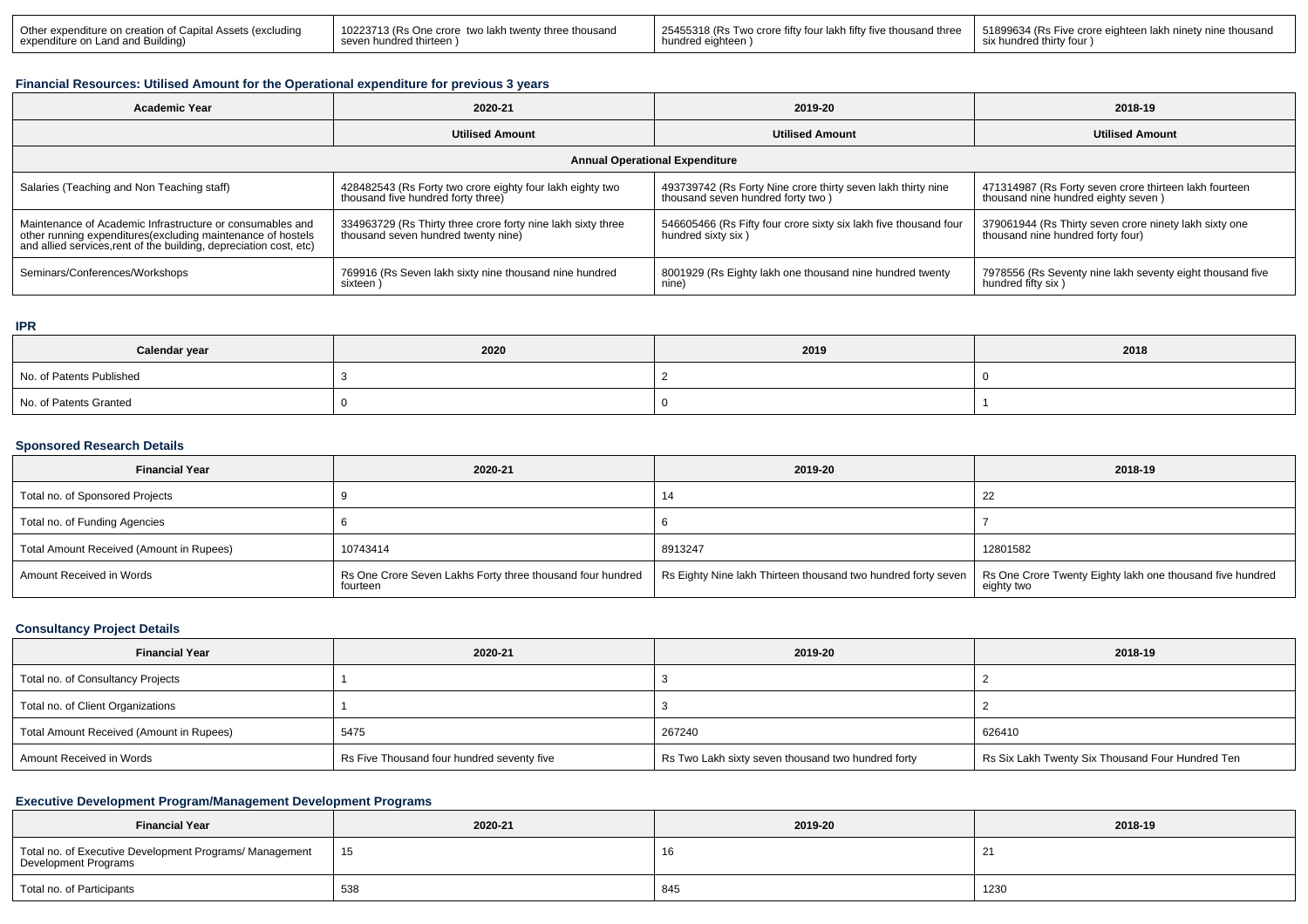| Total Annual Earnings (Amount in Rupees)(Excluding Lodging<br>& Boarding Charges) | 1570400                                       |                                                 | 3772600                                               |
|-----------------------------------------------------------------------------------|-----------------------------------------------|-------------------------------------------------|-------------------------------------------------------|
| Total Annual Earnings in Words                                                    | Rs Fifteen Lakh Seventy Thousand Four Hundred | Rs Thirty Lakh Sixty Six Thousand Eight Hundred | Rs Thirty Seven Lakh Seventy Two Thousand Six Hundred |

## **PCS Facilities: Facilities of physically challenged students**

| 1. Do your institution buildings have Lifts/Ramps?                                                                                                         | Yes, more than 80% of the buildings |
|------------------------------------------------------------------------------------------------------------------------------------------------------------|-------------------------------------|
| 2. Do your institution have provision for walking aids, including wheelchairs and transportation from one building to another for<br>handicapped students? | Yes                                 |
| 3. Do your institution buildings have specially designed toilets for handicapped students?                                                                 | Yes, more than 80% of the buildings |

# **Accreditation**

## **NBA Accreditation**

| NO<br>1. Does vour institute have a valid NBA Accreditation? |  |
|--------------------------------------------------------------|--|
|--------------------------------------------------------------|--|

## **NAAC Accreditation**

| 1. Does your institute have a valid NAAC Accreditation? |            | <b>YES</b> |             |  |  |  |
|---------------------------------------------------------|------------|------------|-------------|--|--|--|
| <b>Valid from</b>                                       |            | Valid upto | <b>CGPA</b> |  |  |  |
| 16-08-2018                                              | 15-08-2023 |            | 3.13        |  |  |  |

## **Faculty Details**

| Srno           | <b>Name</b>                  | Age | Designation                                         | Gender | Qualification | <b>Experience (In</b><br>Months) | <b>Currently working</b><br>with institution? | <b>Joining Date</b> | <b>Leaving Date</b>      | <b>Association type</b> |
|----------------|------------------------------|-----|-----------------------------------------------------|--------|---------------|----------------------------------|-----------------------------------------------|---------------------|--------------------------|-------------------------|
| $\overline{1}$ | Dr K Pitchumani              | 66  | Dean / Principal /<br>Director / Vice<br>Chancellor | Male   | Ph.D          | 36                               | Yes                                           | 16-02-2019          | $-$                      | Regular                 |
| $\overline{2}$ | Dr S Senthil Nathan          | 49  | Professor                                           | Male   | Ph.D          | 165                              | Yes                                           | 31-10-2007          | $\overline{\phantom{a}}$ | Regular                 |
| 3              | Dr A Loganathan              | 59  | Professor                                           | Male   | Ph.D          | 345                              | Yes                                           | 21-10-1992          | $\overline{\phantom{a}}$ | Regular                 |
| 4              | Dr R<br>Balasubramanian      | 55  | Professor                                           | Male   | Ph.D          | 330                              | Yes                                           | 07-01-1994          | $\sim$                   | Regular                 |
| 5              | Dr Y Srinivas                | 51  | Professor                                           | Male   | Ph.D          | 184                              | Yes                                           | 27-03-2006          | $\overline{\phantom{a}}$ | Regular                 |
| 6              | Dr V Samuel Gnana<br>Prakash | 53  | Professor                                           | Male   | Ph.D          | 259                              | Yes                                           | 20-12-1999          | $\sim$                   | Regular                 |
| $\overline{7}$ | Dr P Arumugam                | 43  | Professor                                           | Male   | Ph.D          | 129                              | Yes                                           | 08-10-2010          | $\sim$                   | Regular                 |
| 8              | Dr RS Rajesh                 | 54  | Professor                                           | Male   | Ph.D          | 346                              | Yes                                           | 29-09-1992          | $\sim$                   | Regular                 |
| 9              | Dr S Prabahar                | 54  | Professor                                           | Male   | Ph.D          | 184                              | Yes                                           | 16-03-2006          | $\overline{\phantom{a}}$ | Regular                 |
| 10             | Dr P Ravichandran            | 56  | Professor                                           | Male   | Ph.D          | 277                              | Yes                                           | 01-06-1998          | $\sim$                   | Regular                 |
| 11             | Dr A Rajarathinam            | 57  | Professor                                           | Male   | Ph.D          | 126                              | Yes                                           | 27-01-2011          | $\overline{\phantom{a}}$ | Regular                 |
| 12             | Dr K Murugan                 | 50  | Professor                                           | Male   | Ph.D          | 56                               | Yes                                           | 02-11-2016          | $\overline{\phantom{a}}$ | Regular                 |
| 13             | Dr E Subramanian             | 60  | Professor                                           | Male   | Ph.D          | 372                              | Yes                                           | 02-07-1990          | $\sim$                   | Regular                 |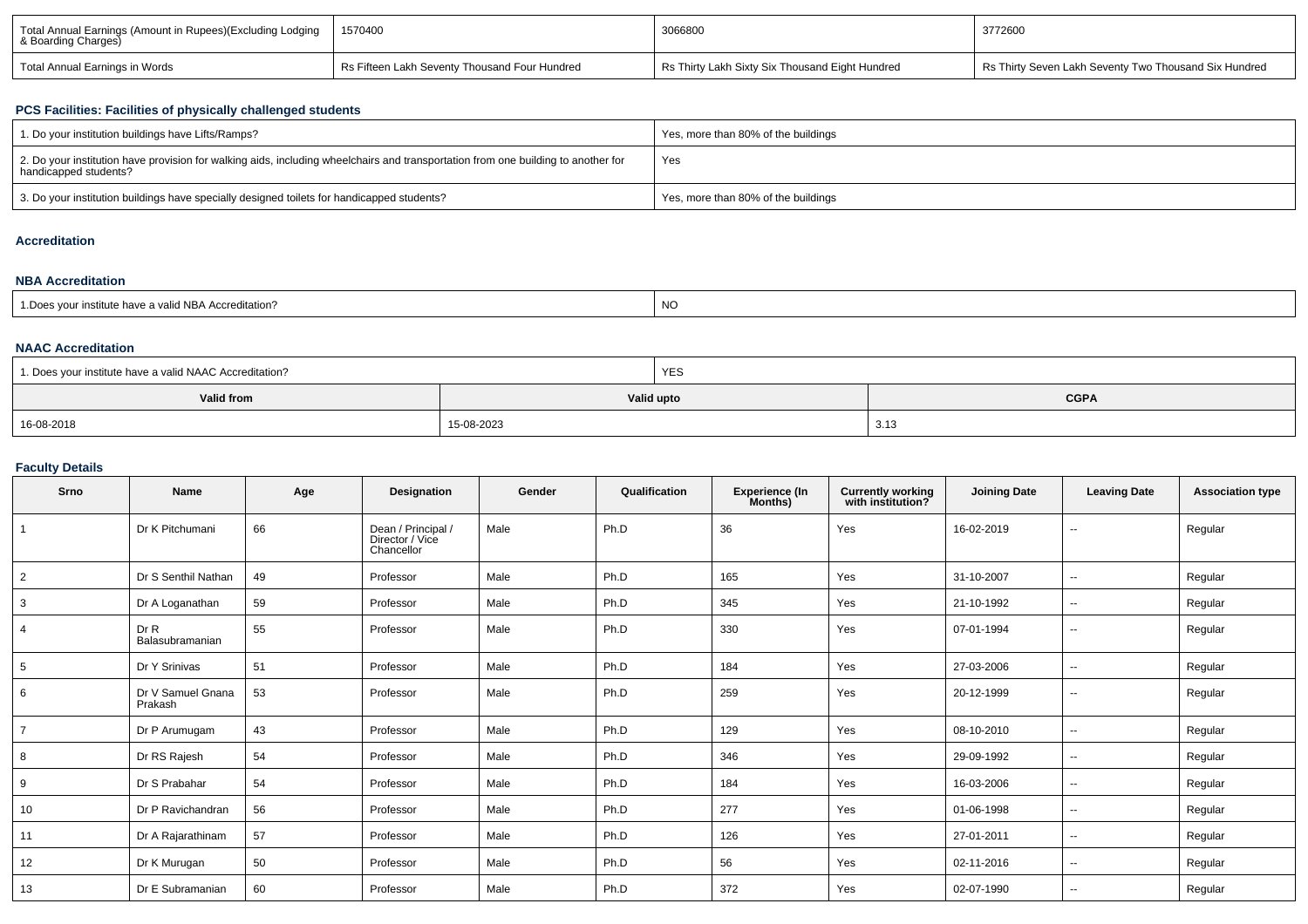| 14 | Dr B William<br>Dharma Raja   | 57 | Professor                  | Male   | Ph.D | 185 | Yes | 28-02-2006 | $\sim$                   | Regular |
|----|-------------------------------|----|----------------------------|--------|------|-----|-----|------------|--------------------------|---------|
| 15 | Dr G Annadurai                | 53 | Professor                  | Male   | Ph.D | 160 | Yes | 01-03-2008 | $\sim$                   | Regular |
| 16 | Dr K Senthamarai<br>Kannan    | 58 | Professor                  | Male   | Ph.D | 343 | Yes | 21-12-1992 | $\sim$                   | Regular |
| 17 | Dr C Thilakam                 | 60 | Professor                  | Female | Ph.D | 137 | Yes | 01-02-2010 | $\sim$                   | Regular |
| 18 | Dr A Suruliandi               | 55 | Professor                  | Male   | Ph.D | 168 | Yes | 12-07-2007 | $\sim$                   | Regular |
| 19 | Dr P Madhava Soma<br>Sundaram | 58 | Professor                  | Male   | Ph.D | 216 | Yes | 23-07-2003 | $\overline{\phantom{a}}$ | Regular |
| 20 | Dr R Kala                     | 54 | Professor                  | Female | Ph.D | 256 | Yes | 22-03-2000 | $\sim$                   | Regular |
| 21 | Dr B<br>Sundarakannan         | 50 | Professor                  | Male   | Ph.D | 166 | Yes | 26-09-2007 | $\sim$                   | Regular |
| 22 | Dr S Sudhakar                 | 54 | Professor                  | Male   | Ph.D | 166 | Yes | 26-09-2007 | $\sim$                   | Regular |
| 23 | Dr P Ravi                     | 44 | Professor                  | Male   | Ph.D | 215 | Yes | 25-08-2004 | $\sim$                   | Regular |
| 24 | Dr R Maruthakutti             | 59 | Professor                  | Male   | Ph.D | 315 | Yes | 27-04-1995 | $\sim$                   | Regular |
| 25 | Dr G Stephen                  | 59 | Professor                  | Male   | Ph.D | 279 | Yes | 20-04-1998 | $\sim$                   | Regular |
| 26 | Dr A Palavesam                | 60 | Professor                  | Male   | Ph.D | 315 | Yes | 19-04-1995 | $\sim$                   | Regular |
| 27 | Dr B Revathy                  | 55 | Professor                  | Female | Ph.D | 186 | Yes | 02-01-2006 | $\sim$                   | Regular |
| 28 | Dr D Murugan                  | 54 | Professor                  | Male   | Ph.D | 285 | Yes | 01-10-1997 | $\sim$                   | Regular |
| 29 | Dr N Krishnan                 | 58 | Professor                  | Male   | Ph.D | 349 | Yes | 15-06-1992 | $\sim$                   | Regular |
| 30 | Dr S Madhavan                 | 48 | Professor                  | Male   | Ph.D | 203 | Yes | 18-08-2004 | $\sim$                   | Regular |
| 31 | Dr C Kannan                   | 51 | Professor                  | Male   | Ph.D | 160 | Yes | 08-03-2008 | $\sim$                   | Regular |
| 32 | Dr S Uma<br>Maheswari         | 45 | Professor                  | Female | Ph.D | 186 | Yes | 02-01-2006 | $\sim$                   | Regular |
| 33 | Dr G<br>Balasubramaniaraja    | 45 | Professor                  | Male   | Ph.D | 127 | Yes | 01-12-2010 | $\sim$                   | Regular |
| 34 | Dr N Rajalingam               | 46 | Professor                  | Male   | Ph.D | 202 | Yes | 13-09-2004 | $\sim$                   | Regular |
| 35 | Dr S Samuel Asir<br>Raj       | 58 | Professor                  | Male   | Ph.D | 288 | Yes | 02-07-1997 | $\overline{\phantom{a}}$ | Regular |
| 36 | Dr V Balamurugan              | 52 | Professor                  | Male   | Ph.D | 56  | Yes | 02-11-2016 | $\sim$                   | Regular |
| 37 | Dr S Kalidass                 | 46 | Associate Professor        | Male   | Ph.D | 56  | Yes | 02-11-2016 |                          | Regular |
| 38 | Dr K Muthu                    | 44 | <b>Assistant Professor</b> | Male   | Ph.D | 129 | Yes | 13-10-2010 | $\sim$                   | Regular |
| 39 | Mr K Aravind Kumar            | 39 | <b>Assistant Professor</b> | Male   | M.E. | 138 | Yes | 06-01-2010 | $\sim$                   | Regular |
| 40 | Dr S Venkatesh                | 40 | <b>Assistant Professor</b> | Male   | Ph.D | 56  | Yes | 02-11-2016 | $\sim$                   | Regular |
| 41 | Dr K Swarnalatha              | 42 | Associate Professor        | Female | Ph.D | 186 | Yes | 05-01-2006 | $\sim$                   | Regular |
| 42 | Dr P Sundareswaran            | 49 | <b>Assistant Professor</b> | Male   | Ph.D | 278 | Yes | 22-05-1998 | $\sim$                   | Regular |
| 43 | Dr V Sundara<br>Raman         | 45 | <b>Assistant Professor</b> | Male   | Ph.D | 167 | Yes | 30-08-2007 | $\sim$                   | Regular |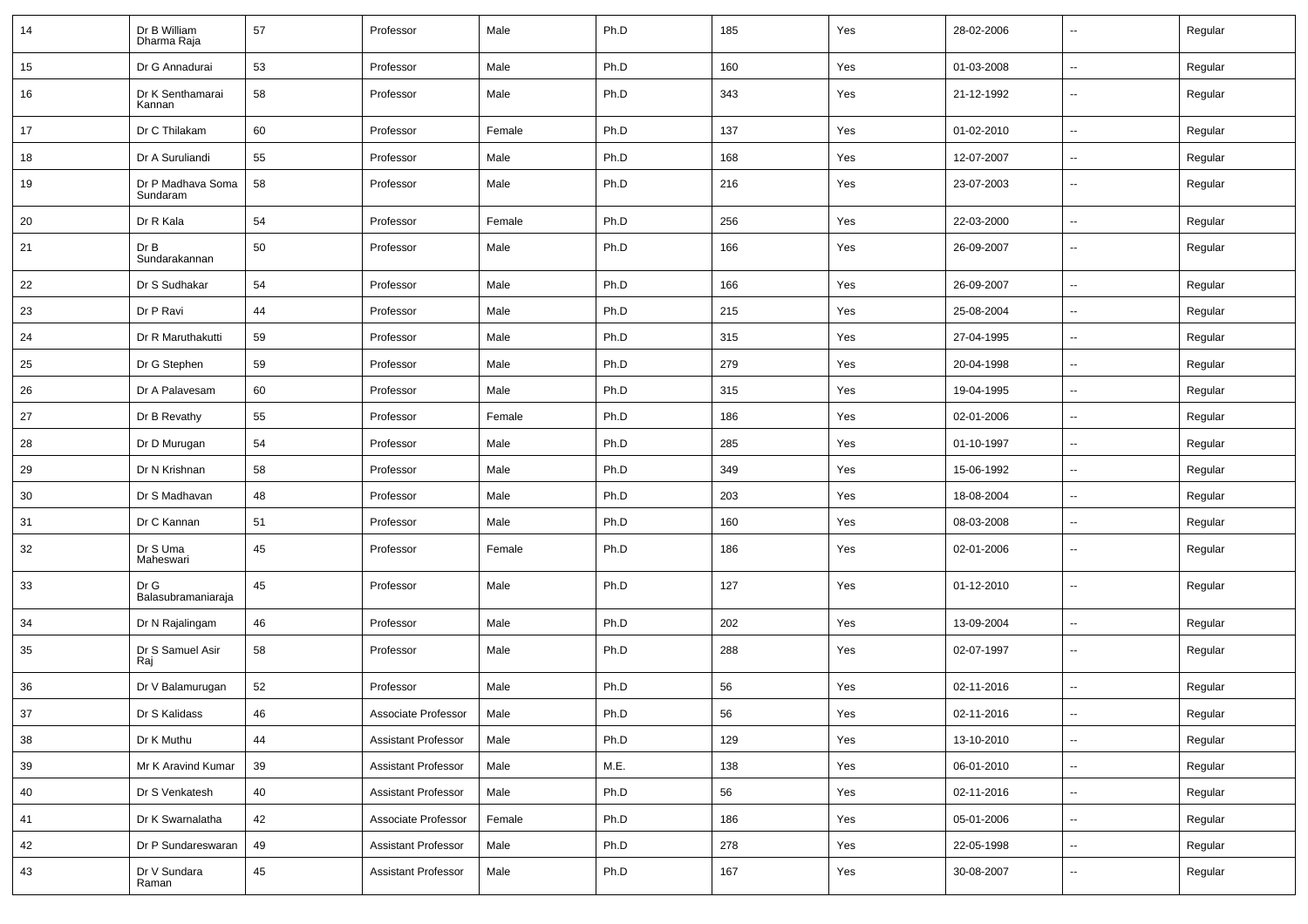| 44 | Dr V Subha                 | 42 | <b>Assistant Professor</b> | Female | Ph.D       | 182 | Yes | 10-05-2006 | $\overline{\phantom{a}}$ | Regular |
|----|----------------------------|----|----------------------------|--------|------------|-----|-----|------------|--------------------------|---------|
| 45 | Dr S Antelin Vijila        | 38 | <b>Assistant Professor</b> | Male   | Ph.D       | 54  | Yes | 10-01-2017 | Ξ.                       | Regular |
| 46 | Dr S Nagarajan             | 41 | <b>Assistant Professor</b> | Male   | Ph.D       | 140 | Yes | 25-11-2016 | $\overline{\phantom{a}}$ | Regular |
| 47 | Dr P Arockia Jansi<br>Rani | 47 | Associate Professor        | Female | Ph.D       | 211 | Yes | 04-12-2003 | $\sim$                   | Regular |
| 48 | Mr Gnana D Hans            | 40 | <b>Assistant Professor</b> | Male   | <b>NET</b> | 56  | Yes | 22-11-2016 | $\overline{\phantom{a}}$ | Regular |
| 49 | Dr K Rajamannar            | 44 | <b>Assistant Professor</b> | Male   | Ph.D       | 56  | Yes | 02-11-2016 | $\sim$                   | Regular |
| 50 | Dr G Murugeswari           | 47 | Associate Professor        | Female | Ph.D       | 278 | Yes | 21-05-1998 | $\overline{\phantom{a}}$ | Regular |
| 51 | Dr G Muthulakshmi          | 39 | <b>Assistant Professor</b> | Female | Ph.D       | 186 | Yes | 02-01-2006 | ⊷.                       | Regular |
| 52 | Dr A Veliappan             | 43 | <b>Assistant Professor</b> | Male   | Ph.D       | 166 | Yes | 06-09-2007 | $\overline{\phantom{a}}$ | Regular |
| 53 | Dr N Poovalingam           | 57 | Associate Professor        | Male   | Ph.D       | 294 | Yes | 30-01-1997 | --                       | Regular |
| 54 | Dr G Monikanda<br>Prasad   | 38 | <b>Assistant Professor</b> | Male   | Ph.D       | 56  | Yes | 22-11-2016 | -−                       | Regular |
| 55 | Dr E Enanalap<br>Periyar   | 39 | <b>Assistant Professor</b> | Male   | Ph.D       | 56  | Yes | 22-11-2016 | --                       | Regular |
| 56 | Dr R Ramesh                | 48 | Associate Professor        | Male   | Ph.D       | 167 | Yes | 30-08-2007 | -−                       | Regular |
| 57 | Dr S R Sundaravalli        | 40 | <b>Assistant Professor</b> | Female | Ph.D       | 56  | Yes | 22-11-2016 | Ξ.                       | Regular |
| 58 | Dr Syed<br>Umarhathab      | 42 | <b>Assistant Professor</b> | Male   | Ph.D       | 166 | Yes | 24-03-2008 | $\overline{\phantom{a}}$ | Regular |
| 59 | Dr R Vasuhi                | 47 | <b>Assistant Professor</b> | Female | Ph.D       | 54  | Yes | 09-01-2017 | Ξ.                       | Regular |
| 60 | Dr P Vedamuthan            | 42 | <b>Assistant Professor</b> | Male   | Ph.D       | 56  | Yes | 03-11-2016 | ⊶.                       | Regular |
| 61 | Dr J Jenitha               | 41 | <b>Assistant Professor</b> | Female | Ph.D       | 167 | Yes | 31-08-2007 | Ξ.                       | Regular |
| 62 | Mr S Lenin                 | 36 | <b>Assistant Professor</b> | Male   | <b>NET</b> | 56  | Yes | 22-11-2016 | $\overline{\phantom{a}}$ | Regular |
| 63 | Dr R Sivakumar             | 40 | <b>Assistant Professor</b> | Male   | Ph.D       | 56  | Yes | 22-11-2016 | --                       | Regular |
| 64 | Dr J Sacratees             | 50 | Associate Professor        | Male   | Ph.D       | 186 | Yes | 02-01-2006 | Ξ.                       | Regular |
| 65 | Dr B Balakumar             | 42 | <b>Assistant Professor</b> | Male   | Ph.D       | 139 | Yes | 21-12-2009 | $\overline{\phantom{a}}$ | Regular |
| 66 | Dr G Magesh<br>Kuttalam    | 47 | <b>Assistant Professor</b> | Male   | Ph.D       | 139 | Yes | 21-12-2009 | −−                       | Regular |
| 67 | Dr R Sornam                | 54 | <b>Assistant Professor</b> | Male   | Ph.D       | 139 | Yes | 21-12-2009 | $\overline{\phantom{a}}$ | Regular |
| 68 | Dr C Divya                 | 34 | <b>Assistant Professor</b> | Female | Ph.D       | 129 | Yes | 07-10-2010 | н,                       | Regular |
| 69 | Dr KN Marimuthu            | 38 | <b>Assistant Professor</b> | Male   | Ph.D       | 56  | Yes | 28-11-2016 | $\sim$                   | Regular |
| 70 | Dr P Kumar                 | 47 | <b>Assistant Professor</b> | Male   | Ph.D       | 139 | Yes | 19-12-2009 | --                       | Regular |
| 71 | Dr T Helan                 | 53 | <b>Assistant Professor</b> | Female | Ph.D       | 139 | Yes | 19-12-2009 | $\overline{\phantom{a}}$ | Regular |
| 72 | Dr M Muralidharan          | 46 | <b>Assistant Professor</b> | Male   | Ph.D       | 139 | Yes | 21-12-2009 | $\sim$                   | Regular |
| 73 | Dr P<br>Senrayaperumal     | 40 | <b>Assistant Professor</b> | Male   | Ph.D       | 56  | Yes | 22-11-2016 | ⊶.                       | Regular |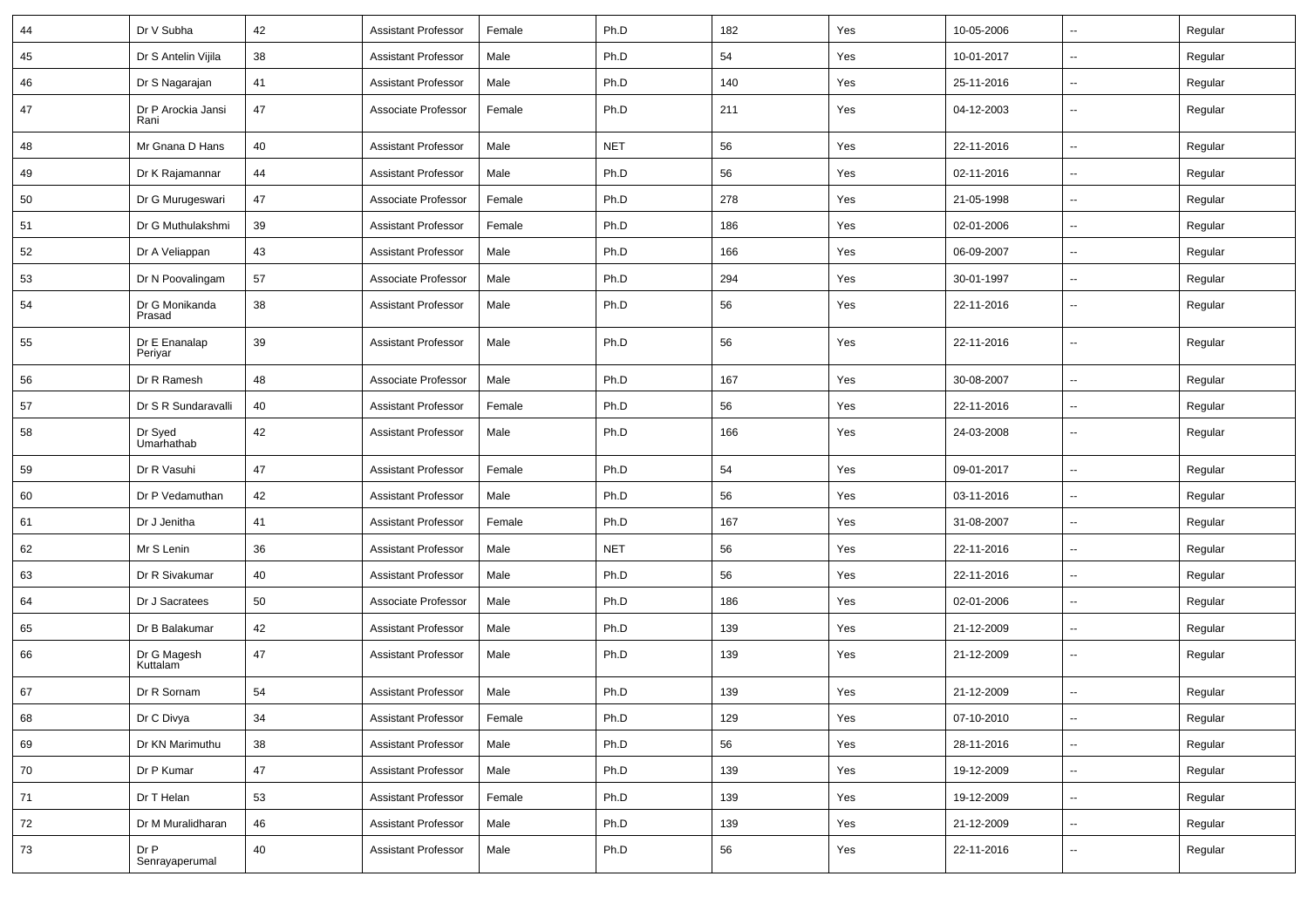| 74  | Dr R<br>Ramasubramanian        | 42     | <b>Assistant Professor</b> | Male   | Ph.D     | 139 | Yes | 22-12-2009 |                          | Regular |
|-----|--------------------------------|--------|----------------------------|--------|----------|-----|-----|------------|--------------------------|---------|
| 75  | Dr S Saudia                    | 40     | <b>Assistant Professor</b> | Female | Ph.D     | 186 | Yes | 02-01-2006 | Ξ.                       | Regular |
| 76  | Dr M Bhoopal                   | 37     | <b>Assistant Professor</b> | Male   | Ph.D     | 56  | Yes | 23-11-2016 | $\sim$                   | Regular |
| 77  | Dr T Arumuga Maria<br>Devi     | 39     | <b>Assistant Professor</b> | Female | Ph.D     | 160 | Yes | 01-03-2008 | --                       | Regular |
| 78  | Dr V Deepthi                   | 44     | <b>Assistant Professor</b> | Female | Ph.D     | 56  | Yes | 22-11-2016 | Ξ.                       | Regular |
| 79  | Mr Vinod Vincent<br>Rajesh     | 45     | <b>Assistant Professor</b> | Male   | M.A      | 186 | Yes | 02-01-2006 | $\overline{\phantom{a}}$ | Regular |
| 80  | Dr S Sethu                     | 42     | <b>Assistant Professor</b> | Male   | Ph.D     | 167 | Yes | 29-08-2007 | $\overline{a}$           | Regular |
| 81  | Mrs K Dhanalakshmi             | 39     | <b>Assistant Professor</b> | Female | M. Pharm | 166 | Yes | 03-09-2007 | $\sim$                   | Regular |
| 82  | Dr S Arumugam                  | 46     | <b>Assistant Professor</b> | Male   | Ph.D     | 160 | Yes | 05-03-2008 | $\sim$                   | Regular |
| 83  | Dr R Selvaraju                 | 45     | <b>Assistant Professor</b> | Male   | Ph.D     | 155 | Yes | 22-08-2008 | $\sim$                   | Regular |
| 84  | Dr T Yuvaraj                   | 40     | <b>Assistant Professor</b> | Male   | Ph.D     | 166 | Yes | 14-09-2007 | $\sim$                   | Regular |
| 85  | Dr KR Selvakumar               | 40     | <b>Assistant Professor</b> | Male   | Ph.D     | 155 | Yes | 27-08-2008 | $\overline{a}$           | Regular |
| 86  | Dr K Nagashri                  | 34     | <b>Assistant Professor</b> | Female | Ph.D     | 56  | Yes | 02-11-2016 | $\overline{a}$           | Regular |
| 87  | Dr TK Jasmin Sudha             | 48     | <b>Assistant Professor</b> | Female | Ph.D     | 56  | Yes | 02-11-2016 | $\sim$                   | Regular |
| 88  | Dr C<br>Saravanaperumal        | 44     | <b>Assistant Professor</b> | Male   | Ph.D     | 155 | Yes | 25-08-2008 | $\sim$                   | Regular |
| 89  | Dr K Manoj                     | 33     | <b>Assistant Professor</b> | Male   | Ph.D     | 56  | Yes | 22-11-2016 | $\sim$                   | Regular |
| 90  | Mr A Chenthil<br>Nathan        | 45     | <b>Assistant Professor</b> | Male   | M. Pharm | 167 | Yes | 30-08-2007 | Ξ.                       | Regular |
| 91  | Dr C Durai                     | 42     | <b>Assistant Professor</b> | Male   | Ph.D     | 166 | Yes | 03-09-2007 | Ξ.                       | Regular |
| 92  | Dr H Deepa                     | 40     | <b>Assistant Professor</b> | Female | Ph.D     | 155 | Yes | 20-08-2008 | $\sim$                   | Regular |
| 93  | Dr A Selvam                    | 50     | Associate Professor        | Male   | Ph.D     | 56  | Yes | 02-11-2016 | $\overline{\phantom{a}}$ | Regular |
| 94  | Dr S Mary<br>Josephine Punitha | 58     | Associate Professor        | Female | Ph.D     | 181 | Yes | 07-06-2006 | $\overline{\phantom{a}}$ | Regular |
| 95  | Dr R Sasikumar                 | 47     | <b>Assistant Professor</b> | Male   | Ph.D     | 128 | Yes | 03-11-2010 | $\overline{a}$           | Regular |
| 96  | Dr G Rexlin Jose               | 57     | <b>Assistant Professor</b> | Male   | Ph.D     | 153 | Yes | 06-10-2008 | $\sim$                   | Regular |
| 97  | Dr V Sabarinathan              | 43     | <b>Assistant Professor</b> | Male   | Ph.D     | 56  | Yes | 02-11-2016 | ш.                       | Regular |
| 98  | Dr K Jothi Murugan             | 44     | <b>Assistant Professor</b> | Male   | Ph.D     | 56  | Yes | 22-11-2016 | $\overline{\phantom{a}}$ | Regular |
| 99  | Dr M Michael Babu              | 54     | <b>Assistant Professor</b> | Male   | Ph.D     | 167 | Yes | 29-08-2007 | $\sim$                   | Regular |
| 100 | Dr S Monikandan                | 47     | Associate Professor        | Male   | Ph.D     | 128 | Yes | 03-11-2010 | $\overline{\phantom{a}}$ | Regular |
| 101 | Dr K Mohanraj                  | 42     | <b>Assistant Professor</b> | Male   | Ph.D     | 139 | Yes | 30-12-2009 | ш.                       | Regular |
| 102 | Dr P<br>Balasubramanian        | 48     | Other                      | Male   | Ph.D     | 139 | Yes | 21-12-2009 | $\overline{\phantom{a}}$ | Regular |
| 103 | Dr S Anitha                    | $33\,$ | <b>Assistant Professor</b> | Female | Ph.D     | 56  | Yes | 22-11-2016 | ц.                       | Regular |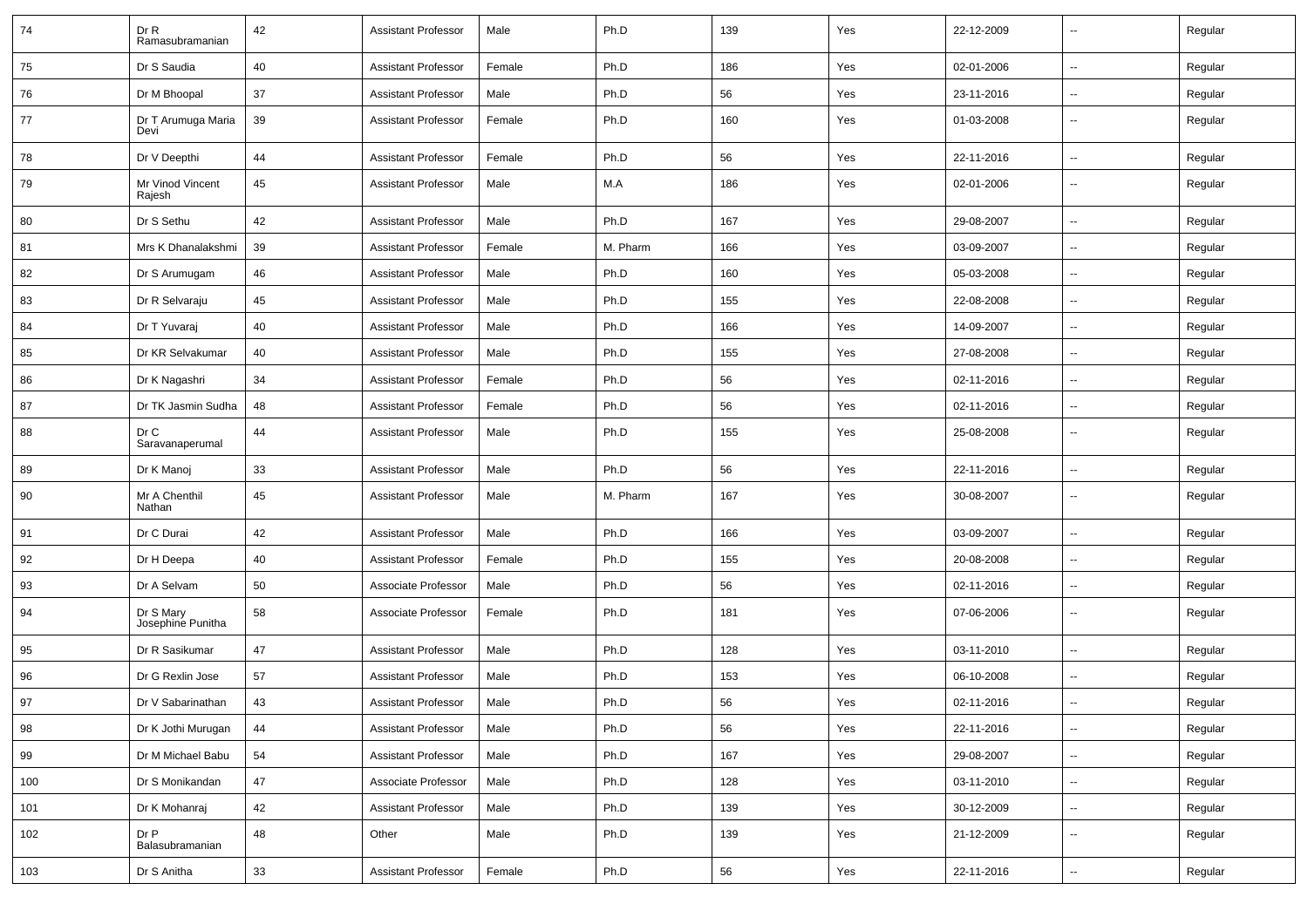| 104 | Dr G Immanuel                     | 56 | Associate Professor                                 | Male   | Ph.D        | 167 | Yes | 29-08-2007 | ⊷.                       | Regular             |
|-----|-----------------------------------|----|-----------------------------------------------------|--------|-------------|-----|-----|------------|--------------------------|---------------------|
| 105 | Dr S Shailajha                    | 39 | <b>Assistant Professor</b>                          | Female | Ph.D        | 139 | Yes | 29-12-2009 | -−                       | Regular             |
| 106 | Dr A Thirumagal                   | 58 | Other                                               | Female | Ph.D        | 138 | Yes | 28-01-2010 | н.                       | Regular             |
| 107 | Dr M Udayakumar                   | 37 | <b>Assistant Professor</b>                          | Male   | Ph.D        | 56  | Yes | 02-11-2016 | --                       | Regular             |
| 108 | Dr R Murugeson                    | 43 | Associate Professor                                 | Male   | Ph.D        | 56  | Yes | 29-11-2016 | --                       | Regular             |
| 109 | Dr T Citarasu                     | 51 | Associate Professor                                 | Male   | Ph.D        | 160 | Yes | 01-03-2008 | $\overline{\phantom{a}}$ | Regular             |
| 110 | Dr V Sankar Raj                   | 40 | <b>Assistant Professor</b>                          | Male   | Ph.D        | 139 | Yes | 19-12-2009 | $\overline{\phantom{a}}$ | Regular             |
| 111 | Dr C Ramesh                       | 56 | <b>Assistant Professor</b>                          | Male   | Ph.D        | 155 | Yes | 19-08-2008 | -−                       | Regular             |
| 112 | Dr K Kannan                       | 44 | Other                                               | Male   | Ph.D        | 139 | Yes | 21-12-2009 | н.                       | Regular             |
| 113 | Dr V Deneshkumar                  | 35 | <b>Assistant Professor</b>                          | Male   | Ph.D        | 56  | Yes | 22-11-2016 | $\overline{\phantom{a}}$ | Regular             |
| 114 | Dr K Selvakumar                   | 42 | Associate Professor                                 | Male   | Ph.D        | 186 | Yes | 18-01-2006 |                          | Regular             |
| 115 | Dr M Krishnaveni                  | 45 | <b>Assistant Professor</b>                          | Female | Ph.D        | 139 | Yes | 22-12-2009 | -−                       | Regular             |
| 116 | Dr S Santhosh<br><b>Baboo</b>     | 53 | Dean / Principal /<br>Director / Vice<br>Chancellor | Male   | Ph.D        | 32  | No  | 29-01-2018 | 08-09-2020               | Regular             |
| 117 | Dr V Sasikala                     | 39 | <b>Assistant Professor</b>                          | Female | Ph.D        | 43  | Yes | 03-08-2017 | $\sim$                   | Adhoc / Contractual |
| 118 | Ms B Viji                         | 43 | <b>Assistant Professor</b>                          | Female | <b>NET</b>  | 21  | Yes | 15-07-2019 | ⊷.                       | Adhoc / Contractual |
| 119 | Dr S Selvakumar                   | 32 | <b>Assistant Professor</b>                          | Male   | Ph.D        | 45  | Yes | 15-07-2017 | --                       | Adhoc / Contractual |
| 120 | Dr S Emmanuel<br>Joshua Jebasingh | 40 | <b>Assistant Professor</b>                          | Male   | Ph.D        | 141 | Yes | 07-07-2009 | $\overline{\phantom{a}}$ | Adhoc / Contractual |
| 121 | Dr R Petchimuthu                  | 37 | <b>Assistant Professor</b>                          | Male   | Ph.D        | 115 | Yes | 05-09-2011 | ⊷.                       | Adhoc / Contractual |
| 122 | Dr P Thangaraj                    | 48 | <b>Assistant Professor</b>                          | Male   | Ph.D        | 114 | Yes | 07-08-2012 | --                       | Adhoc / Contractual |
| 123 | Dr P Manikandan                   | 38 | <b>Assistant Professor</b>                          | Male   | Ph.D        | 114 | Yes | 07-08-2012 | --                       | Adhoc / Contractual |
| 124 | Mr S Arunbose                     | 29 | Assistant Professor                                 | Male   | <b>SET</b>  | 45  | Yes | 15-07-2017 | $\overline{\phantom{a}}$ | Adhoc / Contractual |
| 125 | Mr D Vinoth<br>Madhavan           | 34 | <b>Assistant Professor</b>                          | Male   | <b>SET</b>  | 45  | Yes | 17-07-2018 | −−                       | Adhoc / Contractual |
| 126 | Dr F Samson                       | 57 | <b>Assistant Professor</b>                          | Male   | Ph.D        | 33  | Yes | 02-07-2018 | $\overline{\phantom{a}}$ | Adhoc / Contractual |
| 127 | Dr D Irish Kezia                  | 34 | <b>Assistant Professor</b>                          | Female | Ph.D        | 33  | Yes | 02-07-2018 | -−                       | Adhoc / Contractual |
| 128 | Dr P Indhu                        | 34 | <b>Assistant Professor</b>                          | Female | Ph.D        | 33  | Yes | 02-07-2018 | ⊷.                       | Adhoc / Contractual |
| 129 | Dr C Sekar                        | 64 | <b>Assistant Professor</b>                          | Male   | Ph.D        | 33  | Yes | 02-07-2018 | -−                       | Adhoc / Contractual |
| 130 | Dr T S Ida Helan                  | 46 | <b>Assistant Professor</b>                          | Female | Ph.D        | 33  | Yes | 17-07-2018 | -−                       | Adhoc / Contractual |
| 131 | Mrs K Krishna<br>Kumari           | 30 | <b>Assistant Professor</b>                          | Female | <b>SLET</b> | 33  | Yes | 02-07-2018 | Щ,                       | Adhoc / Contractual |
| 132 | Dr T Premala                      | 52 | <b>Assistant Professor</b>                          | Female | Ph.D        | 33  | Yes | 17-07-2018 | Щ,                       | Adhoc / Contractual |
| 133 | Dr R S Suji                       | 41 | <b>Assistant Professor</b>                          | Female | Ph.D        | 23  | Yes | 15-07-2019 | $\sim$                   | Adhoc / Contractual |
| 134 | Dr M Mathiazhagan                 | 34 | <b>Assistant Professor</b>                          | Male   | Ph.D        | 21  | Yes | 15-07-2019 | $\sim$                   | Adhoc / Contractual |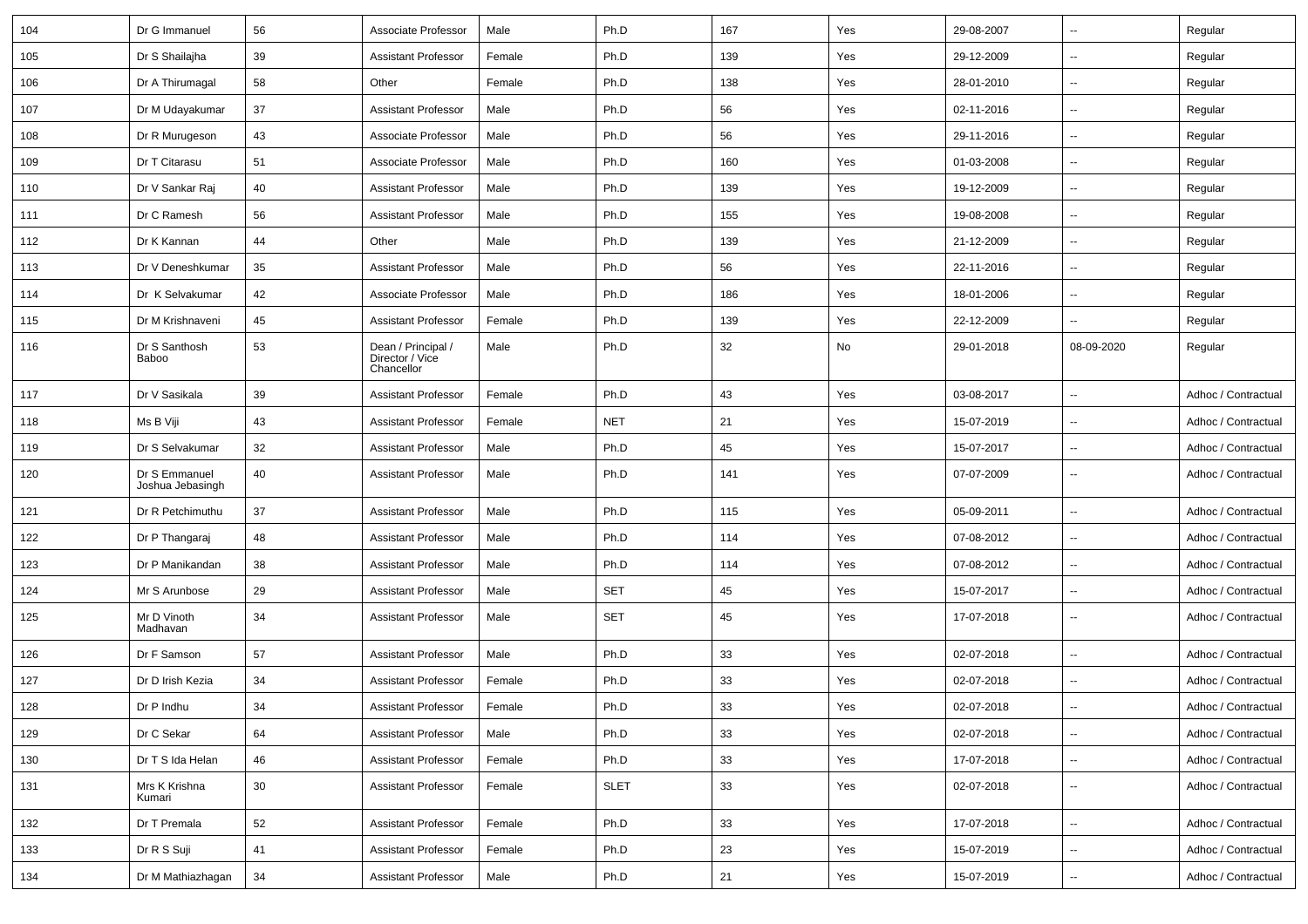| 135 | Dr N T Muthuraja           | 47 | <b>Assistant Professor</b> | Male   | Ph.D        | 23 | Yes | 15-07-2019 | $\mathbf{u}$             | Adhoc / Contractual |
|-----|----------------------------|----|----------------------------|--------|-------------|----|-----|------------|--------------------------|---------------------|
| 136 | Dr M Natarajan             | 34 | <b>Assistant Professor</b> | Male   | Ph.D        | 23 | Yes | 15-07-2019 | $\sim$                   | Adhoc / Contractual |
| 137 | Dr K Nagarajan             | 41 | <b>Assistant Professor</b> | Male   | Ph.D        | 65 | Yes | 08-09-2014 | $\sim$                   | Adhoc / Contractual |
| 138 | Dr M Vanaja                | 34 | <b>Assistant Professor</b> | Female | Ph.D        | 45 | Yes | 14-07-2017 | -−                       | Adhoc / Contractual |
| 139 | Mrs K Nandhini             | 29 | <b>Assistant Professor</b> | Female | SET         | 45 | Yes | 14-07-2017 | $\sim$                   | Adhoc / Contractual |
| 140 | Dr T Shibila               | 31 | <b>Assistant Professor</b> | Female | Ph.D        | 33 | Yes | 19-07-2018 | $\sim$                   | Adhoc / Contractual |
| 141 | Dr M Sivakavinesan         | 33 | <b>Assistant Professor</b> | Male   | Ph.D        | 33 | Yes | 19-07-2018 | $\sim$                   | Adhoc / Contractual |
| 142 | Ms V S Jeyalakshmi         | 35 | Assistant Professor        | Female | M.Tech      | 33 | Yes | 18-07-2018 | $\sim$                   | Adhoc / Contractual |
| 143 | Dr T Selvaraj              | 53 | <b>Assistant Professor</b> | Male   | Ph.D        | 33 | Yes | 17-07-2018 | $\sim$                   | Adhoc / Contractual |
| 144 | Dr G Uma                   | 44 | <b>Assistant Professor</b> | Female | Ph.D        | 33 | Yes | 17-07-2018 | $\overline{\phantom{a}}$ | Adhoc / Contractual |
| 145 | Dr S Albin Dhas            | 43 | <b>Assistant Professor</b> | Male   | Ph.D        | 33 | Yes | 17-07-2018 | --                       | Adhoc / Contractual |
| 146 | Dr T Shankar               | 40 | <b>Assistant Professor</b> | Male   | Ph.D        | 33 | Yes | 18-07-2018 | $\sim$                   | Adhoc / Contractual |
| 147 | Mr S U Wahab               | 41 | <b>Assistant Professor</b> | Male   | M. Pharm    | 31 | Yes | 05-09-2018 | $\sim$                   | Adhoc / Contractual |
| 148 | Ms S Steffi Christy        | 33 | <b>Assistant Professor</b> | Female | M. Pharm    | 31 | Yes | 05-09-2018 | $\sim$                   | Adhoc / Contractual |
| 149 | Ms Nambinachiar<br>Sudalai | 37 | <b>Assistant Professor</b> | Female | M. Pharm    | 31 | Yes | 11-09-2018 | $\sim$                   | Adhoc / Contractual |
| 150 | Dr V Ragupathi             | 41 | <b>Assistant Professor</b> | Male   | Ph.D        | 33 | Yes | 17-07-2018 | $\sim$                   | Adhoc / Contractual |
| 151 | Dr Vallinayagam            | 46 | <b>Assistant Professor</b> | Male   | Ph.D        | 33 | Yes | 17-07-2018 | $\sim$                   | Adhoc / Contractual |
| 152 | Dr R Ramasubbu<br>Rayan    | 39 | <b>Assistant Professor</b> | Male   | Ph.D        | 39 | Yes | 14-07-2017 | $\overline{\phantom{a}}$ | Adhoc / Contractual |
| 153 | Dr<br>Pattukumarvellaiyan  | 44 | <b>Assistant Professor</b> | Male   | Ph.D        | 21 | Yes | 15-07-2019 | $\overline{\phantom{a}}$ | Adhoc / Contractual |
| 154 | Mr A Chokalingam           | 29 | <b>Assistant Professor</b> | Male   | M.Tech      | 21 | Yes | 15-07-2019 | $\overline{\phantom{a}}$ | Adhoc / Contractual |
| 155 | Dr Shani T John            | 41 | <b>Assistant Professor</b> | Female | Ph.D        | 31 | Yes | 15-07-2019 | Ξ.                       | Adhoc / Contractual |
| 156 | Ms C Jenifer<br>Kamalin    | 32 | <b>Assistant Professor</b> | Female | M.E.        | 31 | Yes | 09-08-2018 | $\overline{\phantom{a}}$ | Adhoc / Contractual |
| 157 | S Petchiammal              | 39 | <b>Assistant Professor</b> | Female | <b>SLET</b> | 60 | Yes | 10-08-2015 | $\overline{\phantom{a}}$ | Adhoc / Contractual |
| 158 | Dr M Jegatheesan           | 39 | <b>Assistant Professor</b> | Male   | Ph.D        | 33 | Yes | 16-07-2018 | $\sim$                   | Adhoc / Contractual |
| 159 | Dr G Rajeswari             | 40 | Assistant Professor        | Female | Ph.D        | 21 | Yes | 15-07-2019 | $\mathbf{u}$             | Adhoc / Contractual |
| 160 | Mr M Caleb<br>Thaeodar     | 25 | <b>Assistant Professor</b> | Male   | <b>NET</b>  | 21 | Yes | 15-07-2019 | $\sim$                   | Adhoc / Contractual |
| 161 | Ms B Silviya               | 25 | <b>Assistant Professor</b> | Female | <b>NET</b>  | 21 | Yes | 15-07-2019 | Ξ.                       | Adhoc / Contractual |
| 162 | Ms S Sherlin<br>Johnson    | 24 | <b>Assistant Professor</b> | Female | <b>NET</b>  | 21 | Yes | 15-07-2019 | ⊶.                       | Adhoc / Contractual |
| 163 | Dr M Mohanakani            | 38 | <b>Assistant Professor</b> | Male   | Ph.D        | 45 | Yes | 14-07-2017 | $\sim$                   | Adhoc / Contractual |
| 164 | Dr P Ramesh                | 37 | <b>Assistant Professor</b> | Male   | Ph.D        | 21 | Yes | 20-12-2019 | $\sim$                   | Adhoc / Contractual |
| 165 | Dr R Rajan Babu            | 36 | <b>Assistant Professor</b> | Male   | Ph.D        | 31 | Yes | 17-09-2018 | $\sim$                   | Adhoc / Contractual |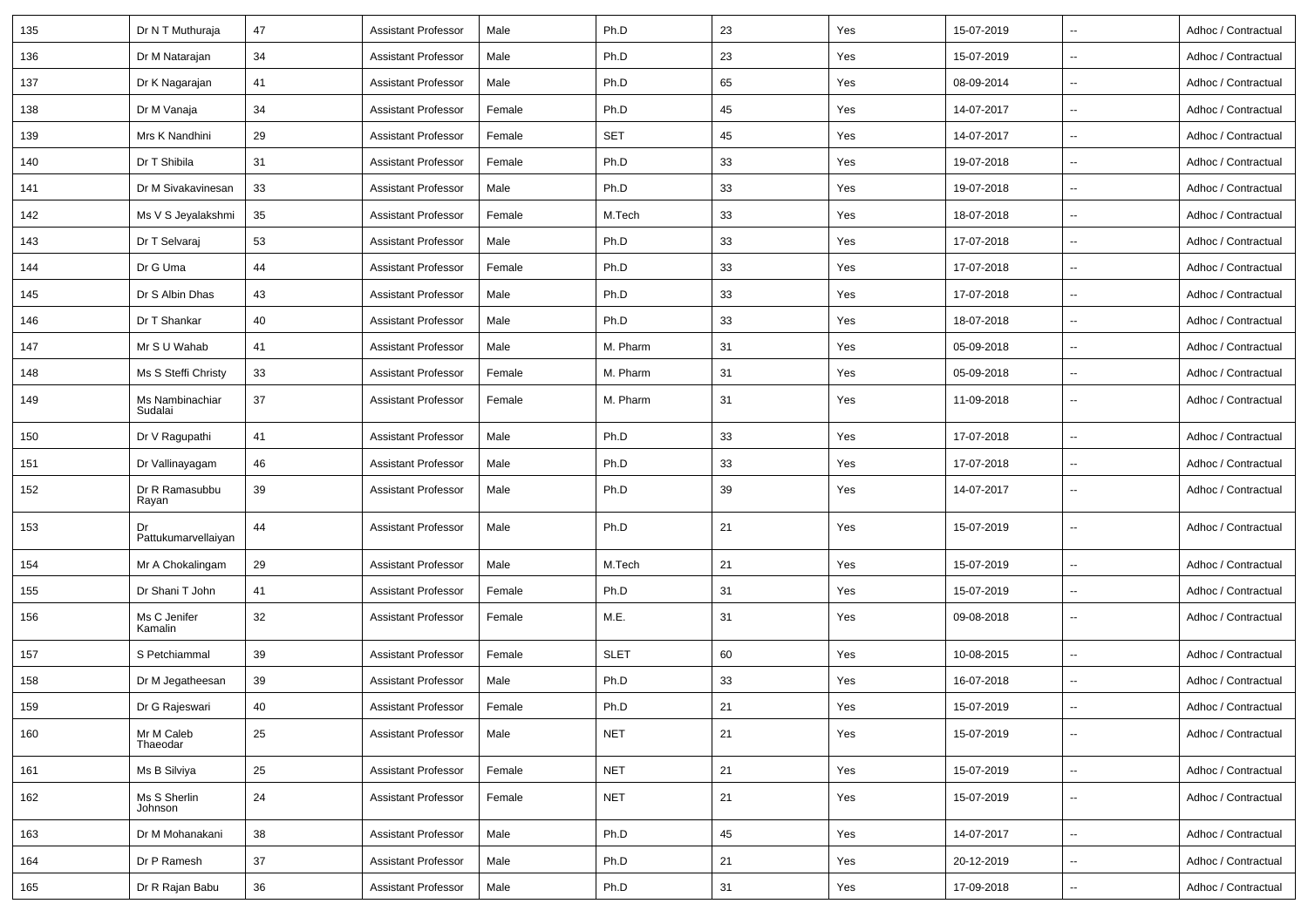| 166 | Dr K Ajitha                        | 35 | Assistant Professor        | Female | Ph.D            | 31  | Yes | 17-09-2018 | Ξ.                       | Adhoc / Contractual |
|-----|------------------------------------|----|----------------------------|--------|-----------------|-----|-----|------------|--------------------------|---------------------|
| 167 | Dr A Murugapillai                  | 47 | Assistant Professor        | Male   | Ph.D            | 21  | Yes | 15-07-2019 | $\overline{\phantom{a}}$ | Adhoc / Contractual |
| 168 | Dr S W P<br>Prabaharan             | 56 | <b>Assistant Professor</b> | Male   | Ph.D            | 21  | Yes | 15-07-2019 | $\overline{\phantom{a}}$ | Adhoc / Contractual |
| 169 | Dr S Ajantha<br>Thamayanthi Baylis | 56 | <b>Assistant Professor</b> | Female | Ph.D            | 45  | Yes | 14-07-2017 | $\sim$                   | Adhoc / Contractual |
| 170 | Ms Sherlin Suji                    | 26 | <b>Assistant Professor</b> | Female | <b>SET</b>      | 21  | Yes | 15-07-2019 | $\overline{\phantom{a}}$ | Adhoc / Contractual |
| 171 | Mrs M Nithya                       | 34 | <b>Assistant Professor</b> | Female | <b>SET</b>      | 129 | Yes | 19-07-2010 | --                       | Adhoc / Contractual |
| 172 | Mr P Murugan                       | 27 | Assistant Professor        | Male   | <b>SET</b>      | 33  | Yes | 21-07-2018 | ۰.                       | Adhoc / Contractual |
| 173 | Mr Fermi Paul                      | 31 | <b>Assistant Professor</b> | Male   | <b>SET</b>      | 33  | Yes | 16-07-2018 | $\sim$                   | Adhoc / Contractual |
| 174 | Ms I Valliammal                    | 46 | Assistant Professor        | Female | <b>NET</b>      | 45  | Yes | 19-07-2016 | --                       | Adhoc / Contractual |
| 175 | Dr P Subbulakshmi                  | 38 | Assistant Professor        | Female | Ph.D            | 21  | No  | 20-12-2019 | 14-05-2020               | Adhoc / Contractual |
| 176 | Ms N Petchiammal                   | 28 | <b>Assistant Professor</b> | Female | <b>NET</b>      | 21  | Yes | 15-07-2019 | --                       | Adhoc / Contractual |
| 177 | Dr J Jeyapriya                     | 41 | <b>Assistant Professor</b> | Female | Ph.D            | 45  | Yes | 16-08-2017 |                          | Adhoc / Contractual |
| 178 | Ms R Saranya                       | 32 | Assistant Professor        | Female | M.Tech          | 45  | Yes | 13-07-2017 | --                       | Adhoc / Contractual |
| 179 | Mrs P Kavitha                      | 41 | Assistant Professor        | Female | M.Tech          | 33  | Yes | 19-07-2018 | $\sim$                   | Adhoc / Contractual |
| 180 | Ms A Krishnaveni                   | 41 | Assistant Professor        | Female | M.Tech          | 37  | Yes | 24-08-2016 | --                       | Adhoc / Contractual |
| 181 | Dr P Gomathi<br>Sankar             | 42 | Assistant Professor        | Male   | Ph.D            | 63  | Yes | 07-01-2016 | ۰.                       | Adhoc / Contractual |
| 182 | Dr A Suman                         | 35 | Assistant Professor        | Male   | Ph.D            | 33  | Yes | 17-07-2018 | $\overline{\phantom{a}}$ | Adhoc / Contractual |
| 183 | Dr B Bagyalakshmi                  | 33 | Assistant Professor        | Female | Ph.D            | 33  | Yes | 17-07-2018 | --                       | Adhoc / Contractual |
| 184 | Dr M<br>Veeragajendrababu          | 37 | <b>Assistant Professor</b> | Male   | Ph.D            | 33  | Yes | 17-07-2018 | Ξ.                       | Adhoc / Contractual |
| 185 | Dr S Arunavathi                    | 42 | <b>Assistant Professor</b> | Female | Ph.D            | 33  | Yes | 17-07-2018 | Ξ.                       | Adhoc / Contractual |
| 186 | Dr S Alamelumangai                 | 44 | Assistant Professor        | Female | Ph.D            | 155 | Yes | 22-08-2008 | ۰.                       | Adhoc / Contractual |
| 187 | I Sulaika Beevi                    | 24 | Other                      | Female | M.Sc.           | 19  | Yes | 01-01-2020 | --                       | Adhoc / Contractual |
| 188 | P Merlin Sobia                     | 26 | Other                      | Male   | M.Sc.           | 19  | Yes | 01-01-2020 | $\sim$                   | Adhoc / Contractual |
| 189 | A Umapathi                         | 25 | Other                      | Male   | M.Sc (Botany)   | 19  | Yes | 01-01-2020 | $\overline{\phantom{a}}$ | Adhoc / Contractual |
| 190 | G Vidhya Lakshmi                   | 25 | Other                      | Female | M.Sc.           | 19  | Yes | 01-01-2020 | $\sim$                   | Adhoc / Contractual |
| 191 | J Liba Manopriya                   | 27 | Other                      | Female | M.Sc.           | 19  | Yes | 01-01-2020 | Ξ.                       | Adhoc / Contractual |
| 192 | A Ashwini                          | 27 | Other                      | Female | M.Sc.           | 19  | Yes | 01-01-2020 | --                       | Adhoc / Contractual |
| 193 | Amala Angel Asha                   | 25 | Other                      | Female | M.A.(Economics) | 19  | Yes | 01-01-2020 | $\overline{\phantom{a}}$ | Adhoc / Contractual |
| 194 | S Anushya                          | 29 | Other                      | Female | M.A             | 19  | Yes | 01-01-2020 | Ξ.                       | Adhoc / Contractual |
| 195 | E Amutha                           | 24 | Other                      | Female | M.Sc.           | 19  | Yes | 01-01-2020 | Ξ.                       | Adhoc / Contractual |
| 196 | S Mary Judit                       | 36 | Other                      | Male   | M.A.(History)   | 19  | Yes | 01-01-2020 | --                       | Adhoc / Contractual |
| 197 | A Udayakumar                       | 27 | Other                      | Male   | MSC(IT)         | 19  | Yes | 01-01-2020 | --                       | Adhoc / Contractual |